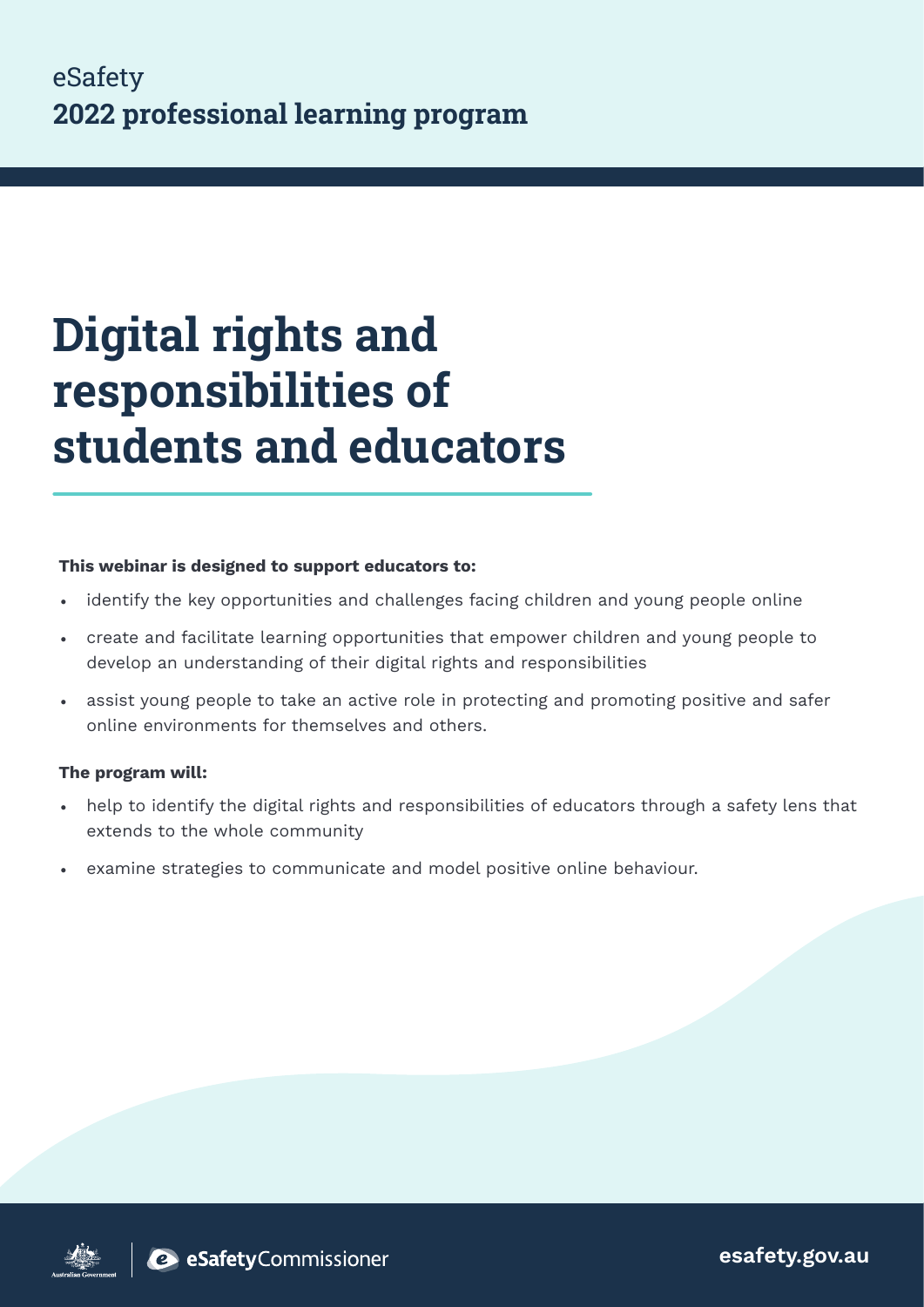Educators are encouraged to empower students by:

- using a strength-based approach to build digital resilience
- ensuring online safety education is ongoing and integrated
- applying a rights-based approach to strengthen capacity and encourage students to take an active role
- ensuring learning opportunities meet the needs of all students.

This webinar highlights:

- why it's important to know what students think about online safety, and what they see as the risks, opportunities and challenges
- the skills and strategies that young people and children regularly use to self-manage negative online experiences, as reported in eSafety's [Mind the Gap research](https://www.esafety.gov.au/research/mind-gap)<sup>1</sup>
- the importance of modelling positive behaviours and empowering students with strategies to manage risks (rather than removing problematic content and banning online devices for example)
- the value of [social and emotional learning](https://casel.org/) in online safety education, as highlighted in eSafety's [Best Practice for Online Safety Education](https://www.esafety.gov.au/sites/default/files/2020-06/Best%20Practice%20Framework%20for%20Online%20Safety%20Education_0.pdf)
- the recognition of children's digital rights according to the UN Committee on the Rights of [Children](https://www.ohchr.org/EN/HRBodies/CRC/Pages/GCChildrensRightsRelationDigitalEnvironment.aspx)

## Supporting resources and more information

- [Australian Curriculum](https://www.australiancurriculum.edu.au/)
- [The YeS Project Handout My worlds](https://www.esafety.gov.au/sites/default/files/2019-08/yes-project-workshop-handbook.pdf)
- [The eSafety Guide](https://www.esafety.gov.au/key-issues/esafety-guide)
- [eSafety student voice surveys](https://www.esafety.gov.au/educators/toolkit-for-schools/engage)
- [Youth aspirational statement](https://www.esafety.gov.au/research/youth-engagement-and-online-safety)
- [Children's Commissioner of England and Wales 2018 Who Knows What About Me?](https://www.childrenscommissioner.gov.uk/digital/)

1 [eSafety Commissioner \(2022\). Mind the Gap: Parental awareness of children's exposure to risks online, Aussie Kids](https://www.esafety.gov.au/research/mind-gap)  [Online, Melbourne: eSafety Commissioner](https://www.esafety.gov.au/research/mind-gap)

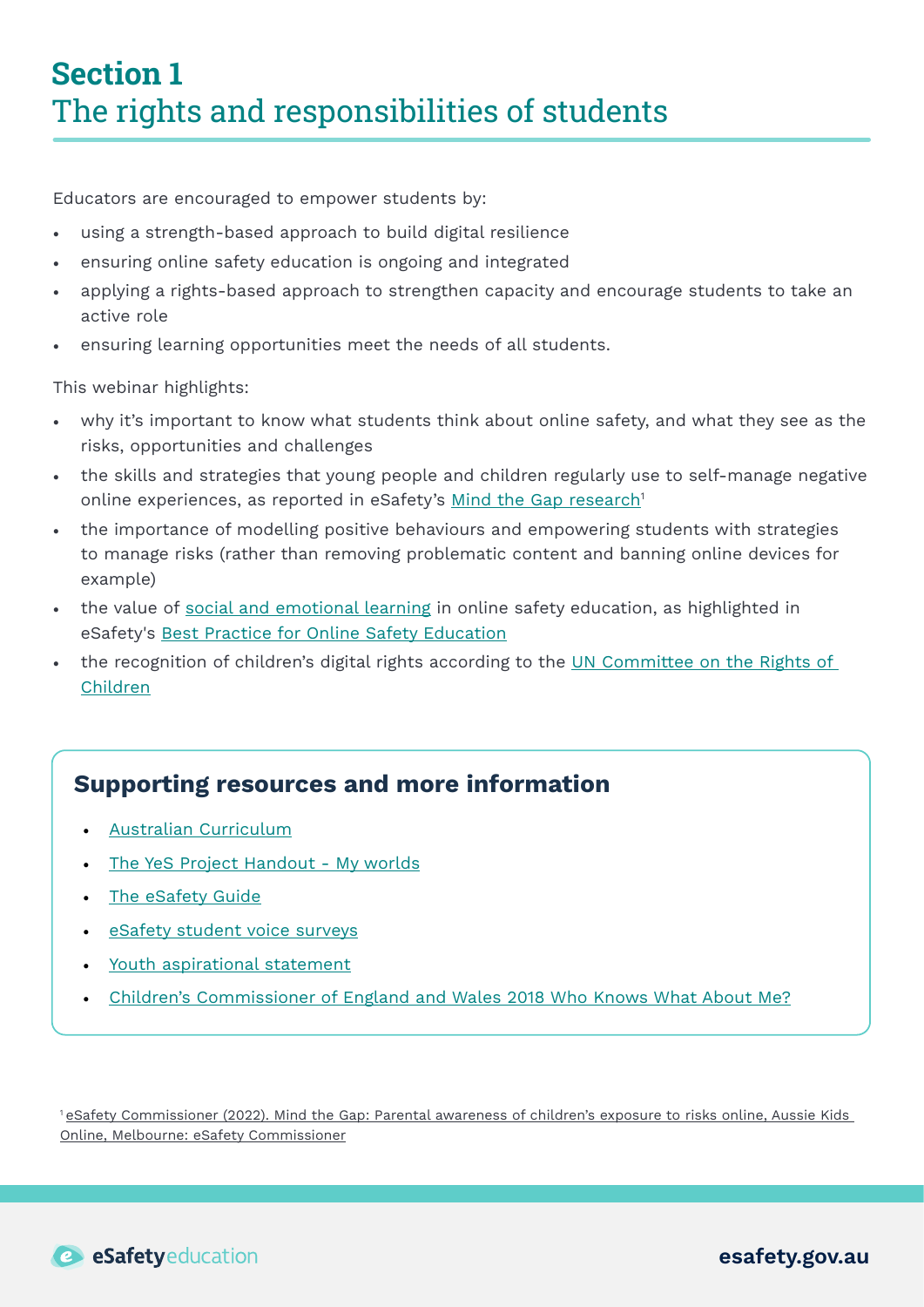# **Rights of students**

#### 1. The right to feel safe

Children must be given the privacy to act and grow in their own way when they are online2. This needs to be balanced with the knowledge that they are more vulnerable to being threatened, receiving unwanted contact and exposing personal information and images.

eSafety commissioned research on the dynamics and impact of technology-facilitated abuse (TFA) involving children in the context of domestic and family violence in 2019-20. Professionals estimated the prevalence of technology-facilitated abuse involving children in domestic and family violence cases at 27%.

This included:

- perpetrators who directly abused children by monitoring or stalking, threatening, intimidating or blocking communication
- children drawn into TFA directed at their mothers who were encouraged by the abuser to facilitate TFA, through gifted GPS-enabled devices and abusive messages sent to their devices<sup>3</sup>.

Educators can use structured teaching opportunities to:

- explore the body's warning signs
- practice how to say 'no'
- learn about the technical skills needed to set privacy settings
- explore the responsibility to report
- unpack problematic behaviours
- support students to identify respectful or disrespectful language
- analyse the strategies of others.

## Supporting resources and more information

- [UN Convention on the Rights of the Child Poster NAPCAN](https://www.napcan.org.au/wp-content/uploads/2021/10/New_UNCROC_poster_V5.pdf)
- [Swoosh and Glide](https://www.esafety.gov.au/parents/children-under-5/picture-book-and-song/swoosh-glide-and-rule-number-5)
- [eSafety scenarios](https://www.esafety.gov.au/sites/default/files/2021-08/6.%20NCPW%20Online%20boundaries%20-%20Scenarios%20V2%20%281%29.pdf)
- [The YeS Project Handout Crossing the line](https://www.esafety.gov.au/sites/default/files/2019-08/yes-project-workshop-handbook.pdf)
- [The YeS Project- Decision making wheel](https://www.esafety.gov.au/sites/default/files/2019-08/yes-project-workshop-handbook.pdf)
- [eSafety reporting abuse portal](https://www.esafety.gov.au/report)
- [How to report poster](https://www.esafety.gov.au/sites/default/files/2019-10/How%20to%20report%20cyberbullying%20poster.pdf)
- [Young and eSafe \(Respect, Resilience, Critical Thinking\)](https://www.esafety.gov.au/educators/classroom-resources/young-and-esafe)
- [Play it safe and fair online](https://www.esafety.gov.au/educators/classroom-resources/play-it-safe-and-fair-online)

2 [unicef.org/child-rights-convention/convention-text-childrens-version](https://www.unicef.org/child-rights-convention/convention-text-childrens-version)

3 eSafety (2020) Children and technology-facilitated abuse in domestic and family violence situations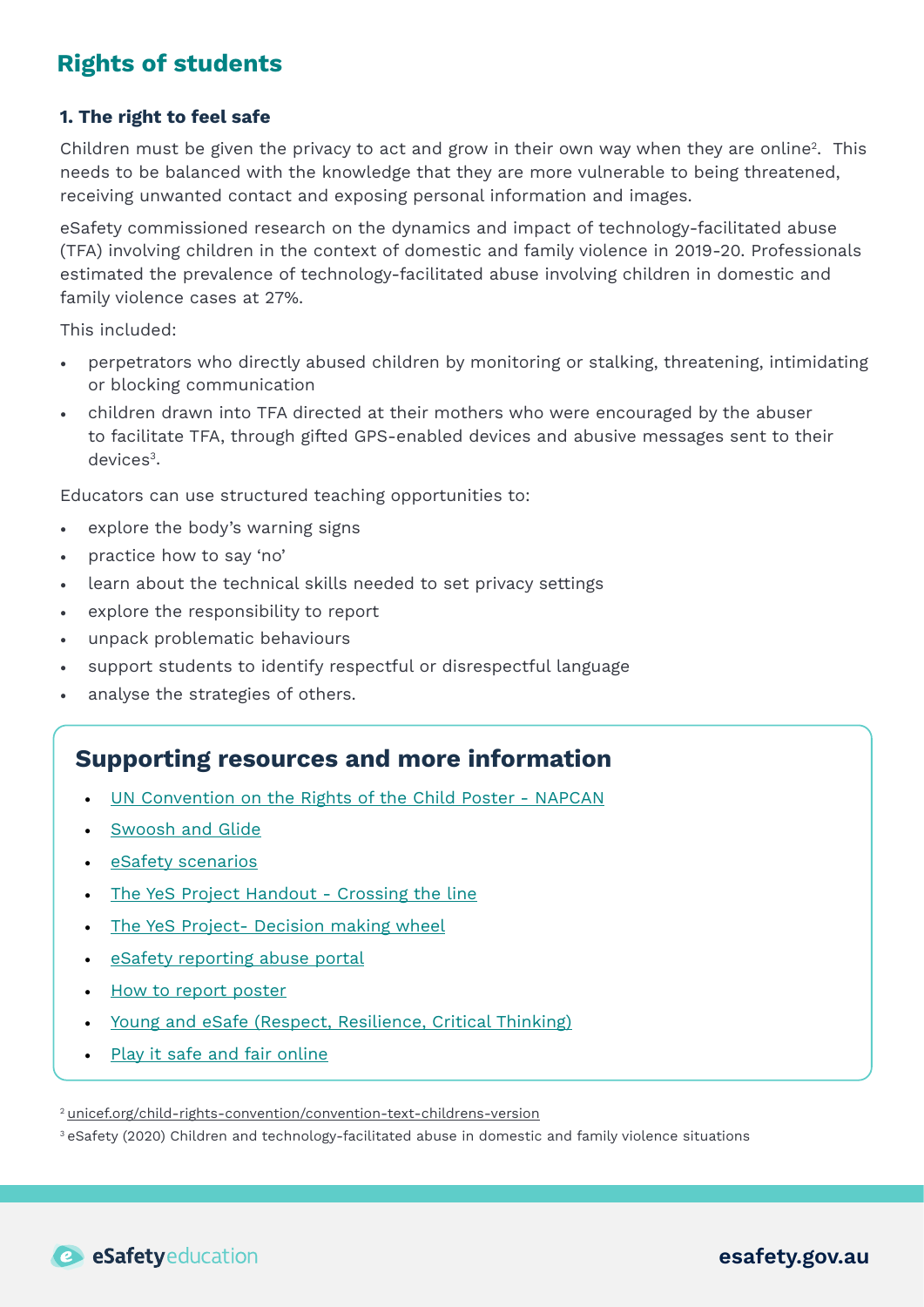#### 2. The right to be heard

Children should be able to say what they think, without spreading untruths or abusing others.<sup>4</sup> Companies and platforms must not push children to do things for money or expose them to content they have not agreed to. The UN General Comment about children's rights in the digital world outlines that processing children's personal data can result in violations or abuses of children's rights.

The responsibility for online safety cannot fall solely on the shoulders of children and their parents, and this is where Proactive and Systemic change can be applied by using [Safety by](https://www.esafety.gov.au/industry/safety-by-design)  [Design](https://www.esafety.gov.au/industry/safety-by-design).

#### The risks of being unheard

One in five young Australians aged 8 to 17 years have been socially excluded, threatened or abused online.<sup>5</sup> 45% of young Australians surveyed had been treated in a hurtful or nasty way. Slightly more than a quarter (26%) of surveyed children revealed that they had treated someone in a hurtful or nasty way online in the past year.<sup>6</sup> Severe and prolonged cyberbullying can have long term mental health impacts and lead to self-harm, depression or anxiety. 17% of those surveyed felt their mental health was affected.

Educators can use structured teaching opportunities to:

- support students to understand personalised algorithms and recommender systems
- build awareness of the attention economy
- examine and develop empathy in digital spaces
- develop a clear understanding of online behaviour expectations
- develop awareness of:
	- reporting and support pathways
	- well-being [support networks](https://www.esafety.gov.au/about-us/counselling-support-services) for students.

## Supporting resources and more information

- [Hector's World](https://www.esafety.gov.au/educators/classroom-resources/hectors-world)
- [Activities for students to take the lead in online safety](https://www.esafety.gov.au/educators/toolkit-for-schools/engage)
- Online safety classroom agreement early years
- [Online safety classroom agreement primary/secondary](https://www.esafety.gov.au/educators/classroom-resources/online-safety-classroom-agreement)
- [Online safety curriculum connection](https://www.australiancurriculum.edu.au/resources/curriculum-connections/portfolios/online-safety/)
- [Reset Australia | Policy Memo | TIKTOK: A case study](https://au.reset.tech/uploads/resettechaustralia_policymemo_tiktok_final_online.pdf)
- [Paying Attention: The Attention Economy](https://econreview.berkeley.edu/paying-attention-the-attention-economy/)

4 [unicef.org/child-rights-convention/convention-text-childrens-version](https://www.unicef.org/child-rights-convention/convention-text-childrens-version)

5 eSafety, Youth, kids and digital dangers, 2017

6 eSafety, Digital lives of Aussie teens, 2021

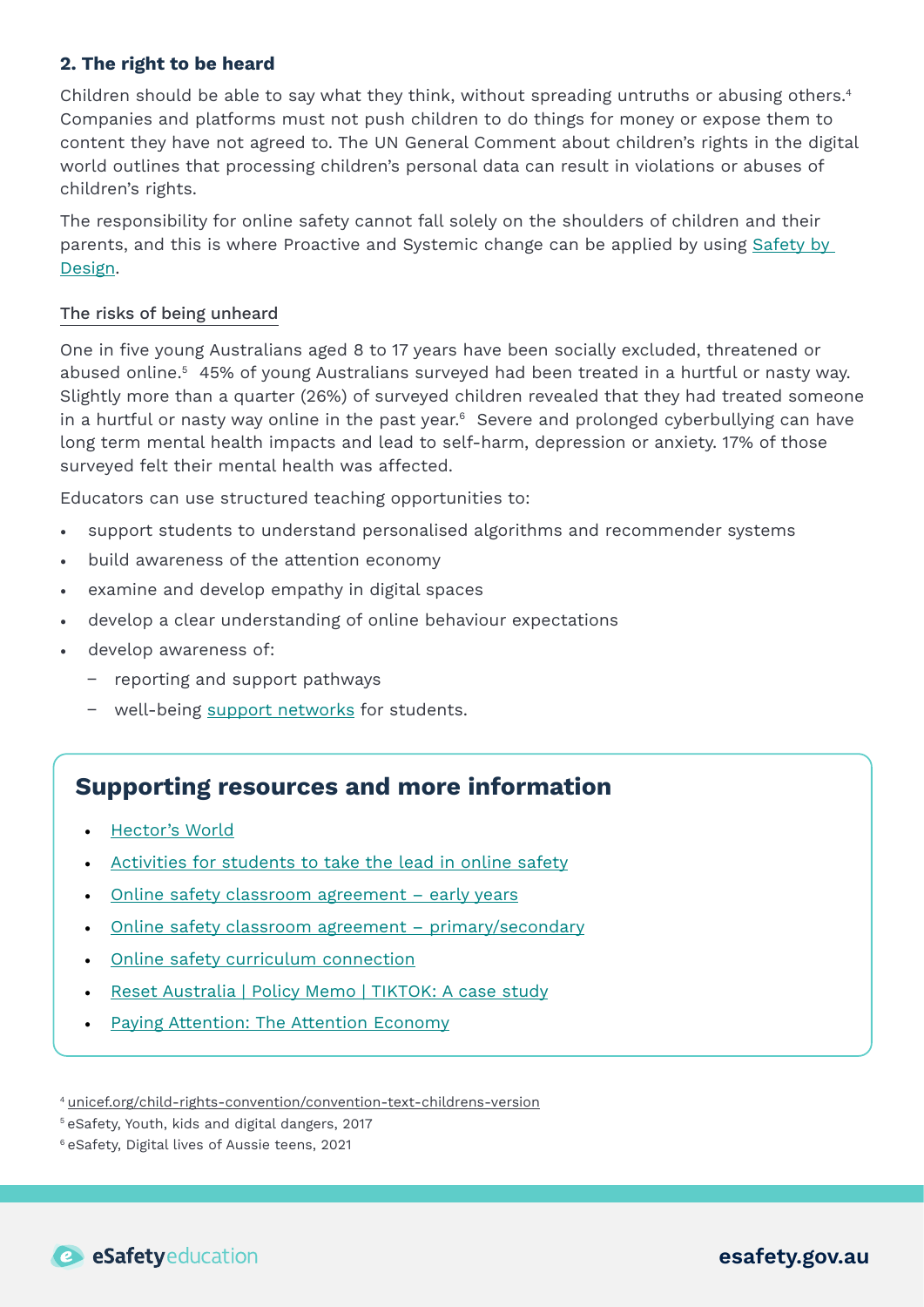Staff can experience a range of online challenges including:

- being more accessible after work hours
- the effects of permanent, immediate and wide distribution of reputationally harmful material
- online disinhibition driven by anonymity.

Staff have the right to a safe workplace where:

- schools proactively prevent and respond to online incidents involving staff and all members of the community
- Work, Health and Safety information includes reporting online incidents and escalation pathways
- there is clear communication within the school community about policies, procedures and expectations of appropriate technology-use and respectful communication.

#### What is adult cyber abuse?

Adult cyber abuse is when someone sends seriously harmful content to a person who is 18 or older, or shares harmful content about them, using an online or electronic service or platform. It can include posts, comments, emails, messages, memes, livestreams, images or videos.

The Online Safety Act defines adult cyber abuse as content targeting a specific Australian adult that is:

- intended to cause serious harm
- menacing, harassing or offensive in all the circumstances.

## Supporting resources and more information

- [Professional learning program for teachers](https://www.esafety.gov.au/educators/training-for-professionals/teachers-professional-learning-program)
- [Workplace safety guidance \(eSafety and Safe Work Australia\)](https://www.esafety.gov.au/educators/corporate-and-community-education/workplace-safety-guidance)
- [Guide to responding to cyber abuse that targets staff](https://www.esafety.gov.au/sites/default/files/2020-02/respond_5_-_guide_to_responding_to_cyber_abuse_that_targets_staff.pdf)
- [Reporting adult cyber abuse](https://www.esafety.gov.au/report)